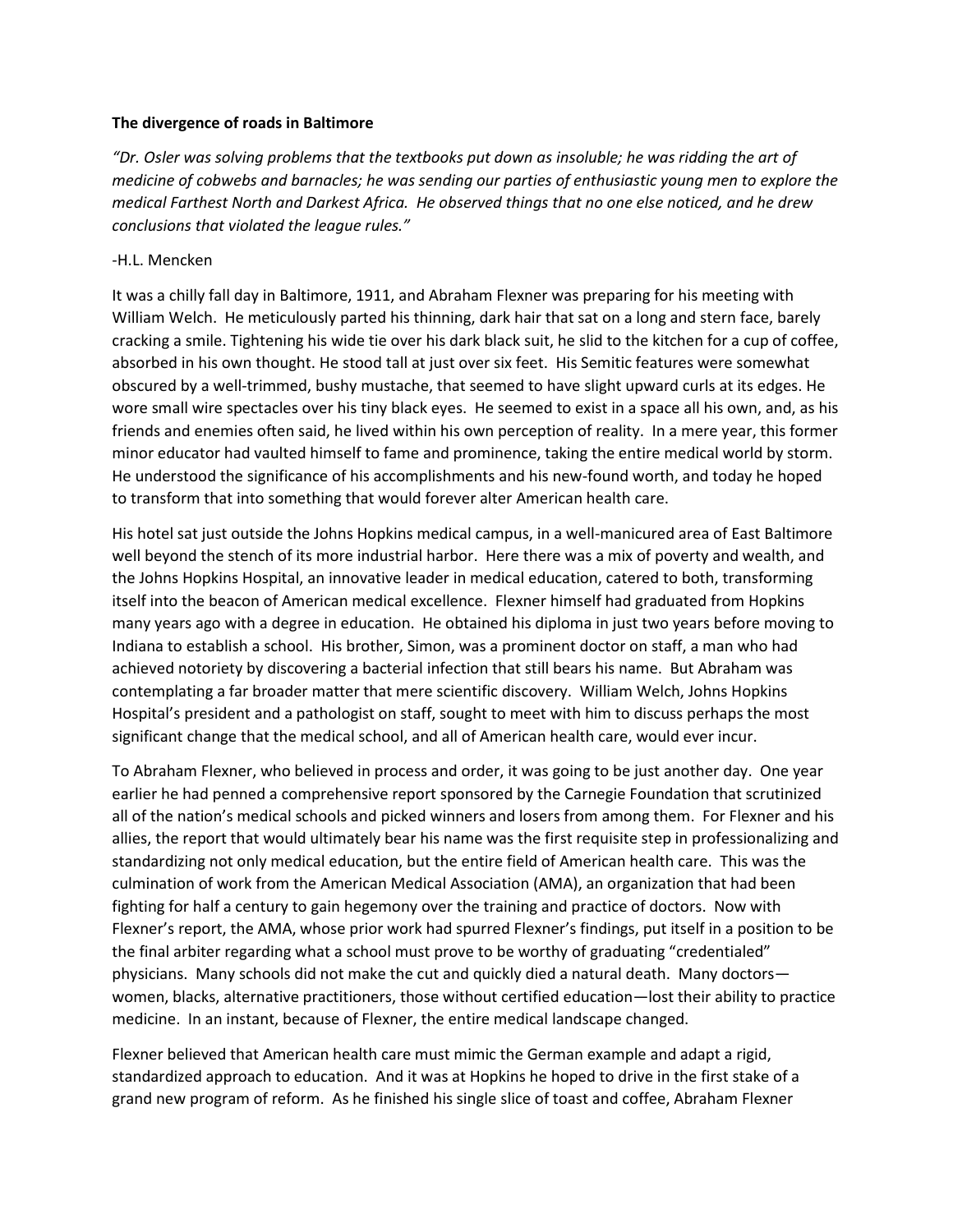prepared to meet with Welch, an ally of his, and the most powerful man at Hopkins since Sir William Osler retired. Doctors Welch and Osler had personal enmity for each other and proclaimed very different visions about what health care, and specifically Johns Hopkins' mission, should encompass. With Osler gone, and with both Flexner's report and the promise of large amounts of corporate money in his back pocket, Dr. Welch now could do as he had always hoped. He would conspire today with Abraham Flexner to transform Johns Hopkins from a clinical institution that taught students how to care for patients, into the nation's most prominent research facility, replacing clinical staff with full time scientists, and instituting a standardized curriculum for students that emphasized a pursuit of pure science, a curriculum (based on Flexner's recommendations) ultimately that every credentialed school would be compelled to follow, and one that largely has remained intact even today.

To exorcize the ghost of William Osler from Hopkins, Welch needed money and a template, and on this day in Baltimore, Abraham Flexner was prepared to offer him both. Now working for the Rockefeller Foundation, Flexner promised Welch enough money to hire full-time research faculty, increase lab facilities, and institute a rigorous 4-year scientific curriculum. With Osler gone, William Welch could have his way.

Osler had established a program of clinical instruction at Hopkins in which practicing physicians like him and his colleagues trained medical students. As Osler said, "Medicine is learned by the bedside and not in the classroom." Osler not only reformed Hopkins and transformed it into a premier medical institution through his novel bedside patient-centric approach to teaching, but he did it with part-time instructors who were practicing doctors in the community and who made their living by seeing patients. While he valued research and teaching, he believed that both were subservient to an education obtained in the real world by working with real patients. "He who studies medicine without books sails an uncharted sea," he said. "But he who studies medicine without patients does not go to sea at all." Osler never did any research on his own; he published books and gave lectures around the world about how to take care of patients, and how to raise a new class of physicians who would be expert in patient care. Hopkins was his grand laboratory for change.

William Welch despised Osler and sought to move Hopkins Medical School away from the patient and into the lab. As a pathologist and a disciple of the scientifically-oriented German school of thought, he believed that clinical teachers were no more than greedy hacks who would sully students and stymie their path to medical greatness. Osler held sway at Hopkins, at least while he remained. But once he retired, his hand-picked clinical colleagues lacked the influence to maintain Osler's vision. Welch slowly drove them out, one by one, replacing them with scientists. When Flexner approached him with money and new method of education—one that Welch himself helped to formulate through his position at the helm of the AMA—Welch now had the power and authority to entirely expunge Osler's stamp from Hopkins. He hired full-time faculty and fired all the clinical staff, including many of Osler's friends. Students now received their education in the class, in labs, and on the wards, not in the offices of community physicians. They were taught by doctors who did not practice medicine but who merely read and researched it. All of this happened rapidly once Welch and Flexner shook hands and made a deal on that chilly fall day in 1911. Hopkins was entirely transformed, and a new epoch of medical education began.

But 3500 miles east in London, Sir William Osler was fuming mad. A man known for his biting wit, his sardonic insults, and his medical genius, Osler did not fall easily. All that he held dear was being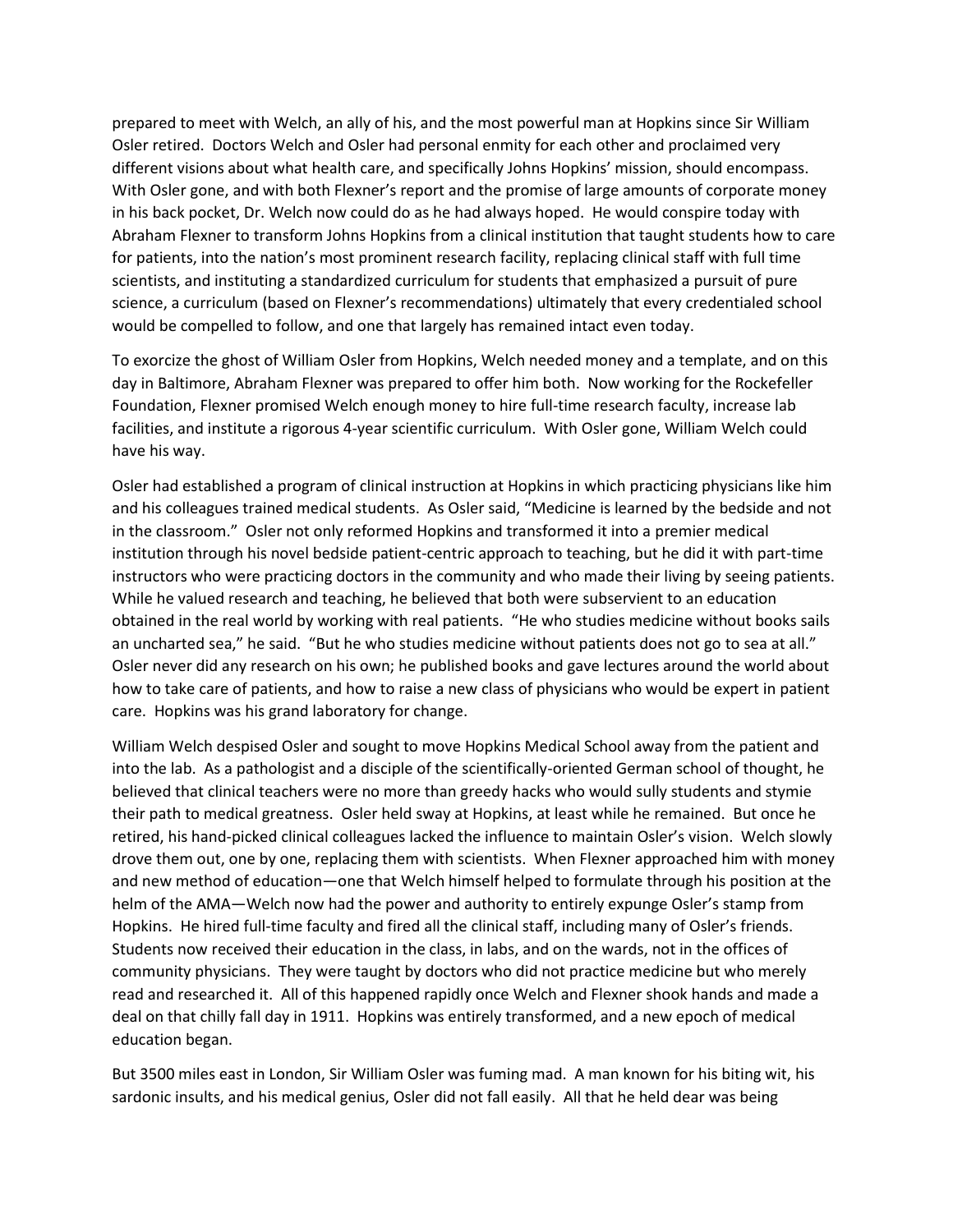threatened by the very man now glibly eating a piece of toast in Osler's city of Baltimore, a nonphysician who knew nothing about patients or medical care, a man prepared to expunge Osler's had accomplishments by allying with no other than Osler's nemesis, William Welch. So, Osler wasted no time; he contacted his allies and used his influence to save the experiment to which he had devoted his heart and his life.

At the heart of this book lives the battle between these two men from Hopkins and the forces they represent. The struggle between Osler and Flexner set medical education and the entire health care industry on a trajectory that continues to this day. Not much has changed since the battle ended. One of the men continues to be quoted and well known, although his ideas have evaporated from our medical horizon. That is William Osler, whose books and innovations are thought to have initiated the birth of modern medicine, but whose vision was permanently shattered by the battle that commenced. The other was Abraham Flexner, a man known to very few, neither a physician nor a person with any knowledge about health care, but one whose report on medical education stamped a template upon medical care in America that we use even today. Flexner's message is the very antithesis of what William Osler had so passionately advocated, and the changes it sparked transformed health care from a field devoted to the patient, as Osler so desperately endorsed, to one devoted to the pursuit of science alone and to the corporate foundations that funded scientific pursuits.

Medical care in America sat on a precarious spire through the latter part of the nineteenth century. Both Osler and Flexner understood this sordid fact. Far too many doctors were charlatans and patent doctors who pushed snake oil on unsuspecting patients and lacked even the most rudimentary scientific knowledge and acumen. There were no standards or skills to which American physicians had to adhere, and many dispensed treatment that was more injurious than beneficial.

Most medical schools were diploma mills, and only students who could pay were able to obtain a degree. Hundreds of such schools were scattered across the country, producing far too many doctors as was necessary. (B12) Educated people typically eschewed the medical field; a survey in 1851 showed that from top colleges 26% of students became clergymen and lawyers, and only 8% became doctors. Doctor salaries were low and the competition for patients fierce, a situation that remained intact at least until the turn of the 19th century. (G82-4) A popular book in the 1880's, *The Physician Himself*, by DW Catheell, encouraged doctors to be more concerned with showing an image of competence rather than actually being competent. According to medical historian Paul Starr, "Cathell's guide reflects the exceptional insecurity of the 19<sup>th</sup> center doctors, their complete dependence on their clients, and their vulnerability to competition from laymen as well as colleagues." (g86-8)

In an attempt to counter the beleaguered state of health care, a group of physicians in 1846 started a small organization called the American Medical Association (AMA). Meeting in New York, these doctors orchestrated a national organization whose goals were to raise and standardized medical degrees with the aim of improving the caliber of practice, decreasing the physician pool, and increasing doctor salaries. Throughout the century, the AMA met only once a year and remained small, exerting most of its influence on state medical societies. The AMA gained members and exerting influence by helping state medical societies gain control over licensing, (G90-112) setting standards by which physicians would be required to practice. This went a long way toward creating a set of licensed doctors who could distinguish themselves from the mass of untrained practitioners dotting American's medical landscape.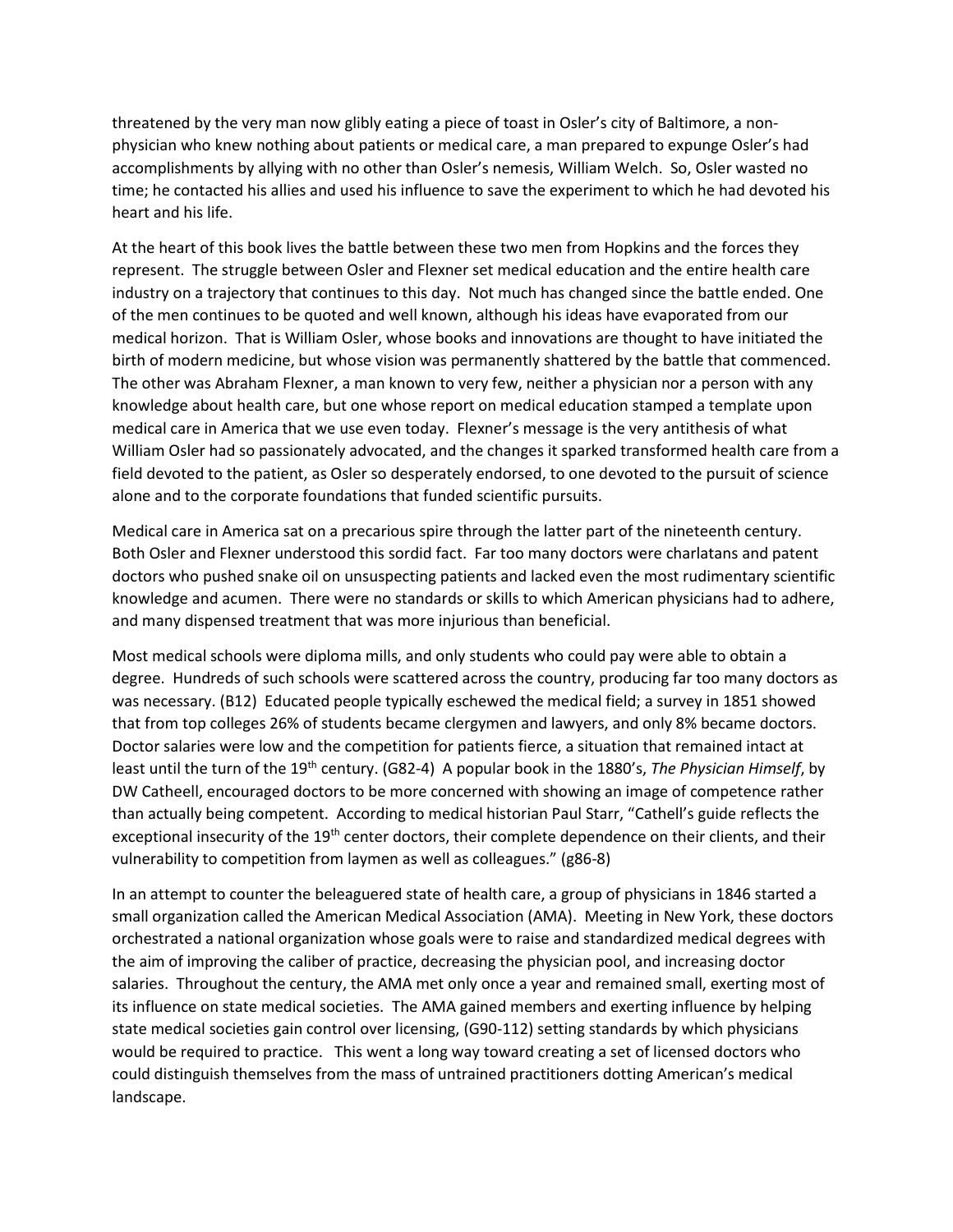At this juncture, the AMA never elucidated a vision of health care that encompassed science and patient-centered care as the core of a viable medical system; its concrete objectives were much more nuanced and vague. It essentially was a trade association that imposed laws and restrictions that were favorable to its members. Only in 1900 did it begin to see the advantage of "touting itself as a promotor of scientific education" to advance its agenda. (H2-3) In fact, even as late as 1906, the AMA promoted a pharmaceutical policy that on the surface sought to remove sham drugs from the market, but in reality promoted a regulatory system to "withhold information from consumers and re-channel drug purchasing through physicians." (G129-32) The ultimate intent of the AMA was not necessarily to improve the drug market, but to make sure that doctors had control over it; that was their mantra.

One ingredient proved essential for the AMA and its licensed physician members to improve their status: more firm control of medical education. And that is the crux of our story. As long as medical schools remained unregulated, as long as they could spit out poorly trained snake oil salesmen who had an MD degree, then American doctors could not achieve the status, money, and exclusiveness that the AMA sought. The AMA sought to cultivate a landscape with fewer schools training fewer doctors that were directly controlled by the AMA's regulatory system. To that end, in 1904 the AMA established a council of medical education, formulating minimal standards that should be implemented in all medical schools. In 1906 it inspected all 160 medical schools and made judgments about which ones (82 in all) met minimal standards. But it kept its findings secret, fearful that any judgment it imposed on medical schools would be viewed as being self-serving, (G11-18) which of course it was.

To appear more objective, the AMA commissioned the Carnegie Foundation to essentially repeat its survey of medical schools and render an opinion about which schools met standards, so as to get "independent and presumably disinterested support for its efforts." (B73) The Carnegie Foundation, led by Henry Pritchett, had similar concerns about medical education as the AMA, so their collaboration made sense. (B 73)It is important to realize that by 1908, when the AMA sanctioned this second survey, medical education had already been improving on its own, primarily due to state regulations and also a natural disintegration of poor schools due to high operating costs. The 450 schools training doctors in the late 1800's had already been whittled down to 150. Many schools were already undergoing reforms to improve themselves. Many other schools remained marginal; they did not have any lab equipment or hospital affiliations, some even had sparse curricula and were situated in one room homes. 60% of schools did not have requirements for admission, only an eighth of the schools required two years of college education, and many remained for-profit institutions. (B70-1)

Many in the Carnegie Foundation touted the German model of medical education as the template upon which any changes should be based. German schools utilized a hard science curriculum; students were well versed in chemistry, physics, biology, and physiology, and this provided the crux of their education. Labs and classroom work constituted requisite ingredients of education; clinical experience was far less important. The AMA's goal was to stamp the Germanic system upon American medical education that would be the same in every American medical school without variation. (I598) To orchestrate and implement the "new" survey of American medical schools, Pritchett chose Abraham Flexner, a relatively unknown former educator, a man with no medical training or background, but someone who adhered to the German model.

But why Flexner? Why not a medical doctor or someone privier to the controversies in medical education? Or even someone who had set foot in a medical school? According to one source,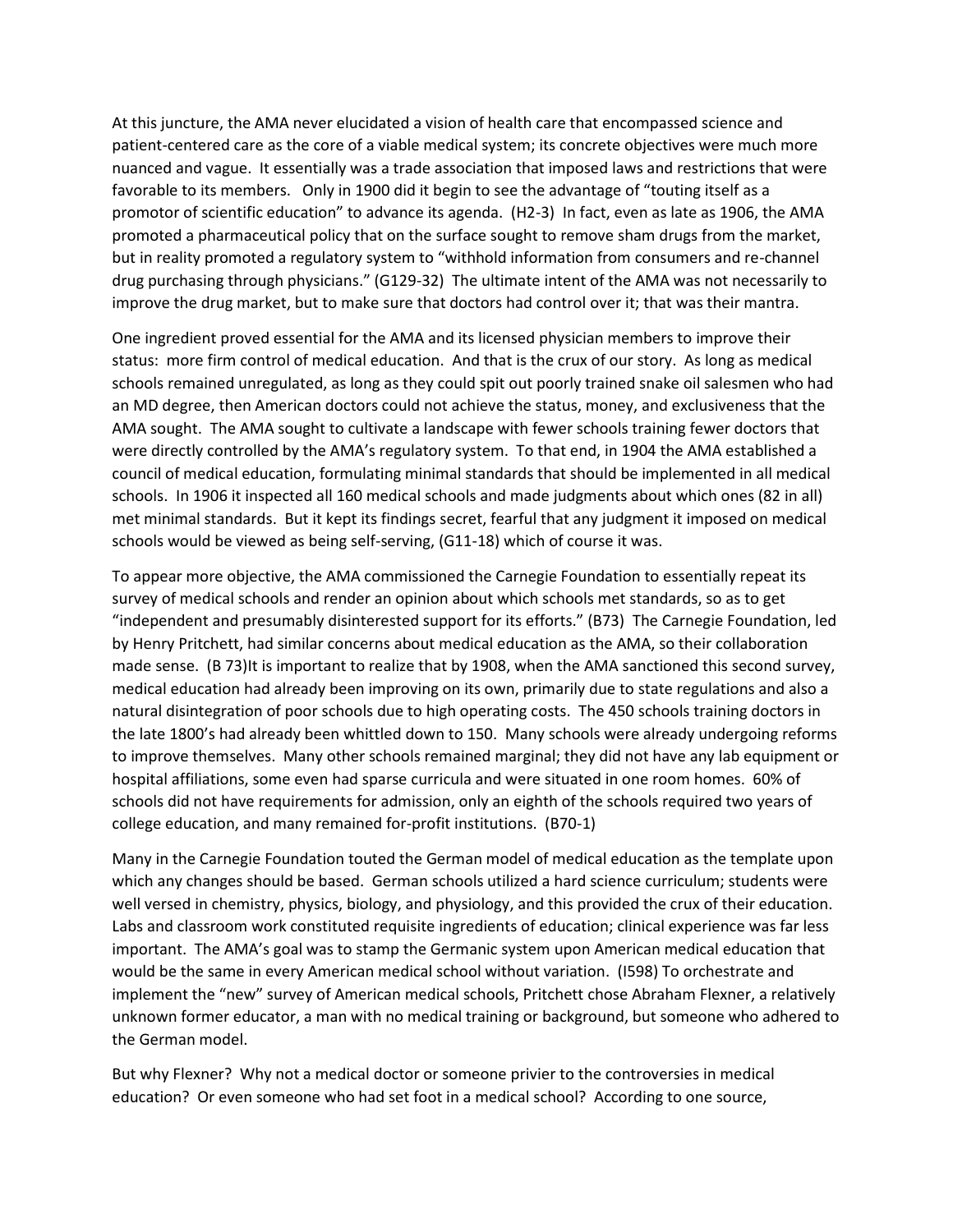Pritchett's hiring of Flexner was "one of the strangest appointments in education history." But Pritchett was counting on the AMA to lead the actual effort, with Flexner being more of a figurehead who followed the AMA roadmap. (B68) However, Flexner was not the type of man who liked to be directed. As someone who had lived in Germany, who graduated from Hopkins, and who had experience in education, he had very established ideas about what he hoped to achieve with his survey. In fact, he made very profound decisions about many schools by only spending a few hours studying them. After consulting with doctors from Hopkins and others in the AMA, his report would do more than just set standards for medical schools; it would profoundly alter the very foundation of American medical education and practice, a legacy we will live with today, over 100 years later.

Who was Abraham Flexner? Born in Louisville, Kentucky in 1866 he was a son of Jewish German immigrants. He received a Bachelor of Arts at Johns Hopkins after only two years. He moved back to Kentucky where he founded an experimental school based on the German model, a school that ultimately failed. He met his wife, Annie Crawford, a former student in his school, and she ultimately became a successful Broadway playwright, bringing the couple to New York. Buoyed by her income, he then studied psychology both at Harvard and at the University of Berlin, never receiving a degree. While in Germany he was influenced by Fredrich Paulsen, a leader of the German school system, who believed that American education was not sufficiently serious and fact driven. Like German physician Fredrich von Mullen, from whom Flexner also learned, Paulsen advocated a stringent system of learning whereby teachers taught students through a formulaic and scientific fact-based curriculum. (B59, 91) After returning to New York, Flexner landed a job with the Carnegie Foundation through his brother Simon, a medical researcher at Hopkins and a good friend of Henry Pritchett's. (A63, B63)

The President of Johns Hopkins medical school, William Welch, a pathologist who also adhered to the German school of education, happened to be the president of the AMA at this time. Welch and Simon Flexner were good friends, and Welch was also connected to the Carnegie Foundation and supported its proposed survey of medical schools. Welch had co-authored the AMA's unpublished report on medical education in 1907 with Simon Flexner, a report upon which Flexner's report is based. Welch believed in a rationalistic and scientific view of medical education: if students can master science, they can figure out a patient's diagnosis and treatment without necessarily seeing or speaking with the patient. They just need data. Welch felt that medicine was a branch of pathophysiology, the science of studying the human body's operating system. He also insisted that all doctors, and all teachers, needed to be proficient in lab science rather than clinical skills; the vector of treatment for Welch ran from the lab to the bedside. In other words, doctors need only understand science and engage in research, and they will then be able to diagnose and treat diseases. (I599) As a corollary, Welch was adamant that all medical educators should be full time lab faculty; the clinical faculty (those who actually practiced medicine) were too busy and not sufficiently qualified to teach, he said. (K1860)

Flexner's report stated that two-thirds of American medical schools were hopeless and should be shut down, and that most of the others needed significant reform. All but two African-American schools were relegated to oblivion, and the remaining two were expected to train black "practitioners" whose main job was to care for the black community and assure that they don't spread disease to whites. Said Flexner: ""The practice of the Negro doctor will be limited to his own race, which in its turn will be cared for better by good Negro physicians than by poor white ones. But the physical well-being of the Negro is not only of moment to the Negro himself. Ten million of them live in close contact with sixty million whites. . . . The Negro must be educated not only for his sake, but for ours. He is, as far as the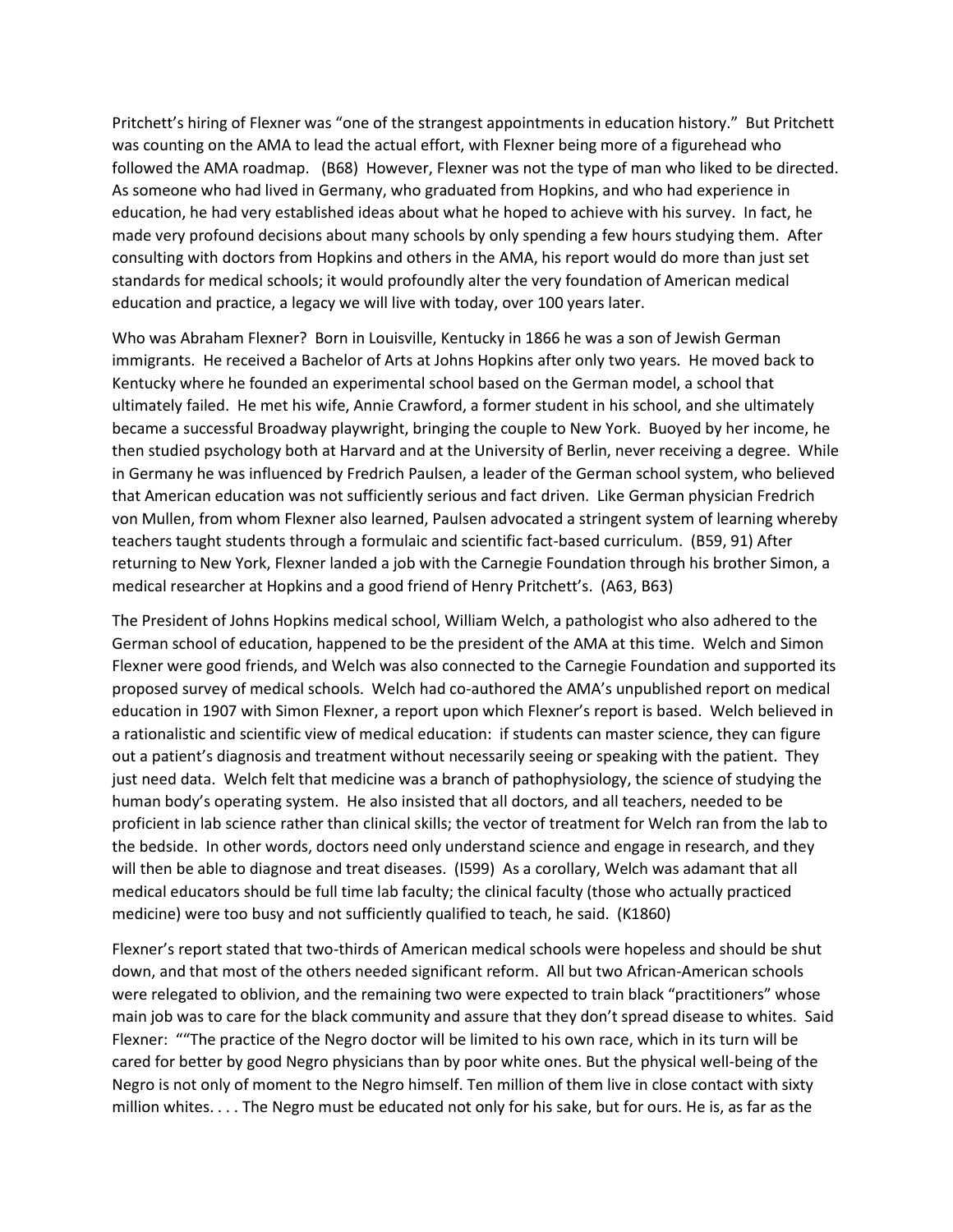human eye can see, a permanent factor in the nation" (Flexner report) Similarly, all schools that trained women, and all that trained alternative doctors, were eradicated by Flexner's report. Those schools deemed salvageable all were primarily white male institutions with close ties to the AMA. If they complied with the report's recommendations regarding curricular, structural, and faculty reform, then they would be accredited by the AMA's Association of American Medical Colleges, be eligible for philanthropic funding from groups like Carnegie and Rockefeller to help defray full-time faculty and structural cost, and look to Hopkins as a model of how to succeed. (H2)

The report was front page news across the country. The *New York Times* announced that medical school "Factories for the making of Ignorant Doctors" were going to disappear thanks to the Carnegie report . (B69) The report, it was believed, represented a milestone in American medical care, a turning point whereby the health care delivery system in this country would be purged of its most corrupt and loathsome elements. The response was fairly uniform adulation.

All doctors henceforth trained and credentialed in America would be scientifically oriented and experts in research. They would be taught by full time researchers, not clinicians who saw patients. And they would follow a science-based pre-medical and medical curriculum uniform in structure. Flexner hoped that Johns Hopkins would be the nidus of his new educational reforms, but to do that he had to first bulldoze over what William Osler had created, whose legacy was the soul of Hopkins Medical School.

To Osler and the clinicians of Hopkins, the vector of education ran from the patient to the lab; students learned from seeing and working with patients, not from research or lectures, and then brought that information back to the scientific theater. Teachers needed to be practicing physicians, and students needed to learn at the bedside. Osler believed in the very opposite ideals of his nemesis William Welch and of the German school. And until his retirement, Osler's word was law at Hopkins.

William Osler was born in Ontario, Canada in 1849. After graduating from medical school in Canada, and working at McGill, he was recruited in 1889 the be the lead physician at the new Johns Hopkins Hospital in Baltimore, and in 1893 he helped create and lead the new Johns Hopkins Medical School. He essentially built the school from scratch, designing a curriculum based on his primary dictate: that students learn only through immersion in direct patient care. From the day they entered school, students interacted with patients, an act that became their only forum of learning in the third and fourth year. To further their clinical proficiency, Osler invented the residency, whereby after graduating from medical school, new doctors would take apprenticeships for several years before going off to practice on their own.

Osler did not believe that pure scientists like Welch were capable of teaching the new crop of American doctors. Said Osler, "I cannot imagine anything more subversive to the highest ideal of clinical school than to hand over young men who are to be our best practitioners to a group of teachers who are ex officio out of touch with the conditions under which these young men will live…" (C387-9) The thrust of Osler's educational focus was to emphasize problem-solving and critical thinking skills; he sought to synthesize medical science with human complexity under the tutelage of practicing doctors, tackling medical care through a lens that was pathophysiologic but also socio-economic and cultural as well. He specifically rejected the "inculcation of facts through rote memorization" and the assumption that one could apply scientific dogma to patients without knowing the patient first. (F6-8)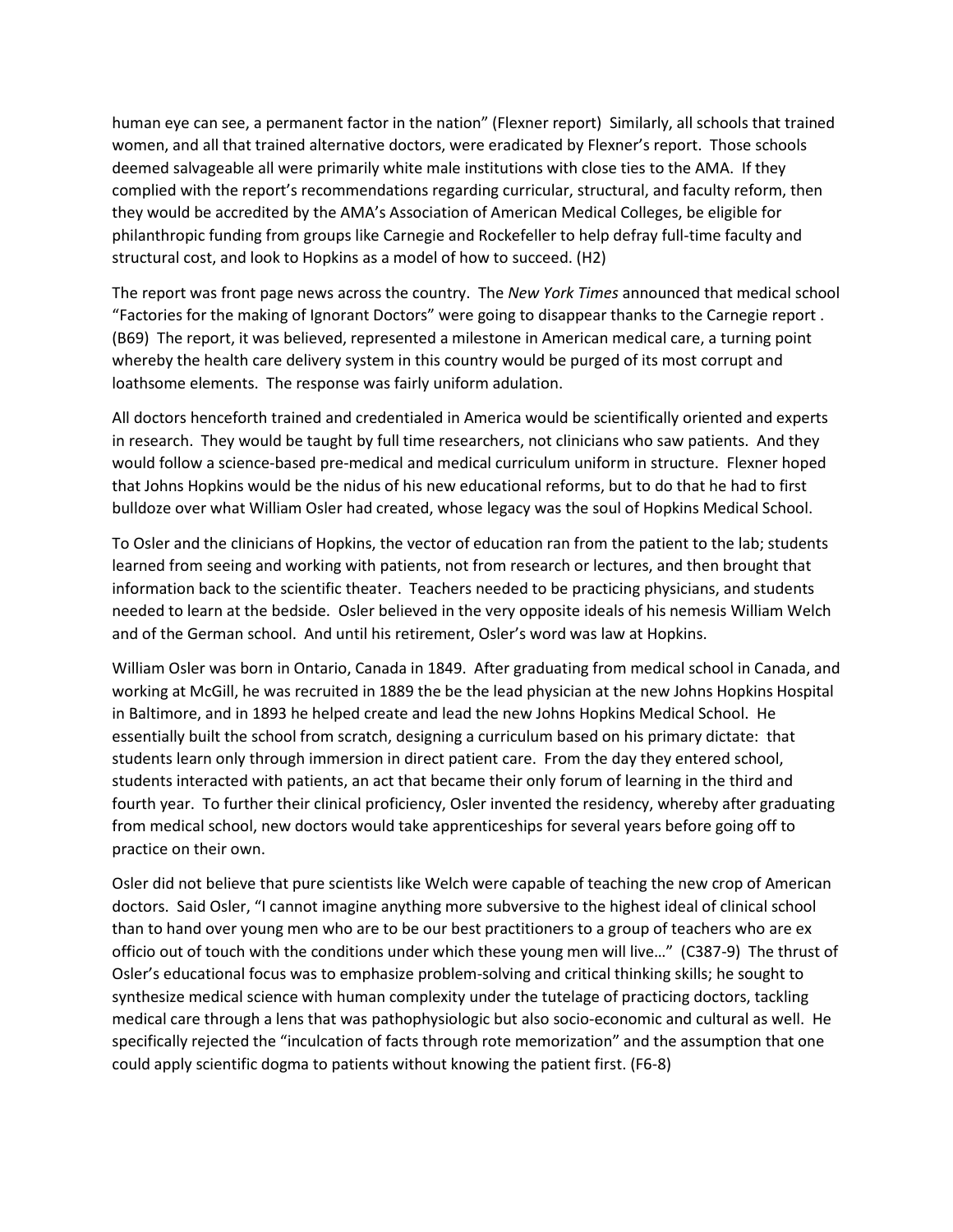When Osler left Hopkins in 1905, he not only vaulted his school to the very forefront of prestige, but he was also a national celebrity, having authored the widely read *The Principles and Practice of Medicine* and given lectures all over the country. He retired to England and left the cherished institution he created to his many clinical colleagues and friends.

But to William Welch and the scientists at Hopkins, a different type of school was needed to push Hopkins into the new age of medical education, one made possible by Flexner's carefully orchestrated report. By painting Hopkins as his model school, Flexner was in fact looking at a Hopkins that existed not in the realm of reality, but rather through the eyes of those who wanted it to change. (G115-16) That Hopkins was the type of school that Flexner revered is a great absurdity; in many ways it was the very anthesis of the rigid science-based bastion of learning that Flexner sought to promote in his report. But by painting the school using brushes and canvas supplied by Welch, Flexner in essence altered the very heart of Hopkins by making it seem to embody what he believed it should become.

From his perch in England, Osler did not stay subdued for long. Known for his fiery personality and pointed wit, he immediately conferred with his clinically-minded friends still at Hopkins, many of whom were being threatened by Welch with dismissal and demotion. Osler rejected Flexner's conclusions, believing that researchers should be confined to research institutions and not medical schools because they were poor teachers and they lacked the ability to mentor students along a path toward clinically relevant, compassionate, and scientific medical care.(I600) He read the report "as a brutal and ignorant attack on his staff, his principles, and his sense of professionalism." Osler did not understand how faculty could be composed of anyone other than physicians actively practicing the art of medicine. "Why chance the sacrifice of something that is really vital, the existence of a great clinical school organically united with the profession and the public," he said. He believed that the report will "likely spell ruin to the type of school I have always said should be and which we have tried to make it…," a place of refuge for the poor, a place where the best that is known is taught to the best students, where "men are encouraged to base their art upon the science of medicine…." Stating that Flexner had a "very feeble grasp of the clinical situation at Johns Hopkins Hospital" and that the institution was "more brilliant from the clinical side than the laboratory side," he felt that the report would diminish the educational experience of its students drastically. "The danger would be of the evolution throughout the country of a set of clinical prigs, the boundary of whose horizon would be the laboratory, and whose only human interest was research, forgetful of the wider claims of a clinical professor as a trainer of the young…." (C385-88)

Osler and others fought back as best they could. He wrote to Welch and to his clinical colleagues, asking them to repudiate the report, and not move Hopkins and the entire medical educational establishment in a direction he knew to be deleterious to the field. At Harvard, Francis Peabody, another clinician who was trying to inculcate medical education with real-life experiences, similarly assailed the Flexner report. Peabody who famously stated that "The secret of the care of the patient is in caring for the patient," (F20) felt that Flexner's approach "weakened the soul of the clinic." He, like Osler, sought a more patient-centered and less lab-based means of teaching students how to practice medical science that focused on actual patient care rather than theoretical scientific theories that may not apply to the individual patient for whom they were caring. (B15) They both believed that Flexner's report "fossilized medical education into following a standardized format" that moved so far away from patients as to be useless in training competent physicians. (H3). Said one author: "Osler and Peabody recognized the danger of reducing the patient to simply a pathophysiology characterized by laboratory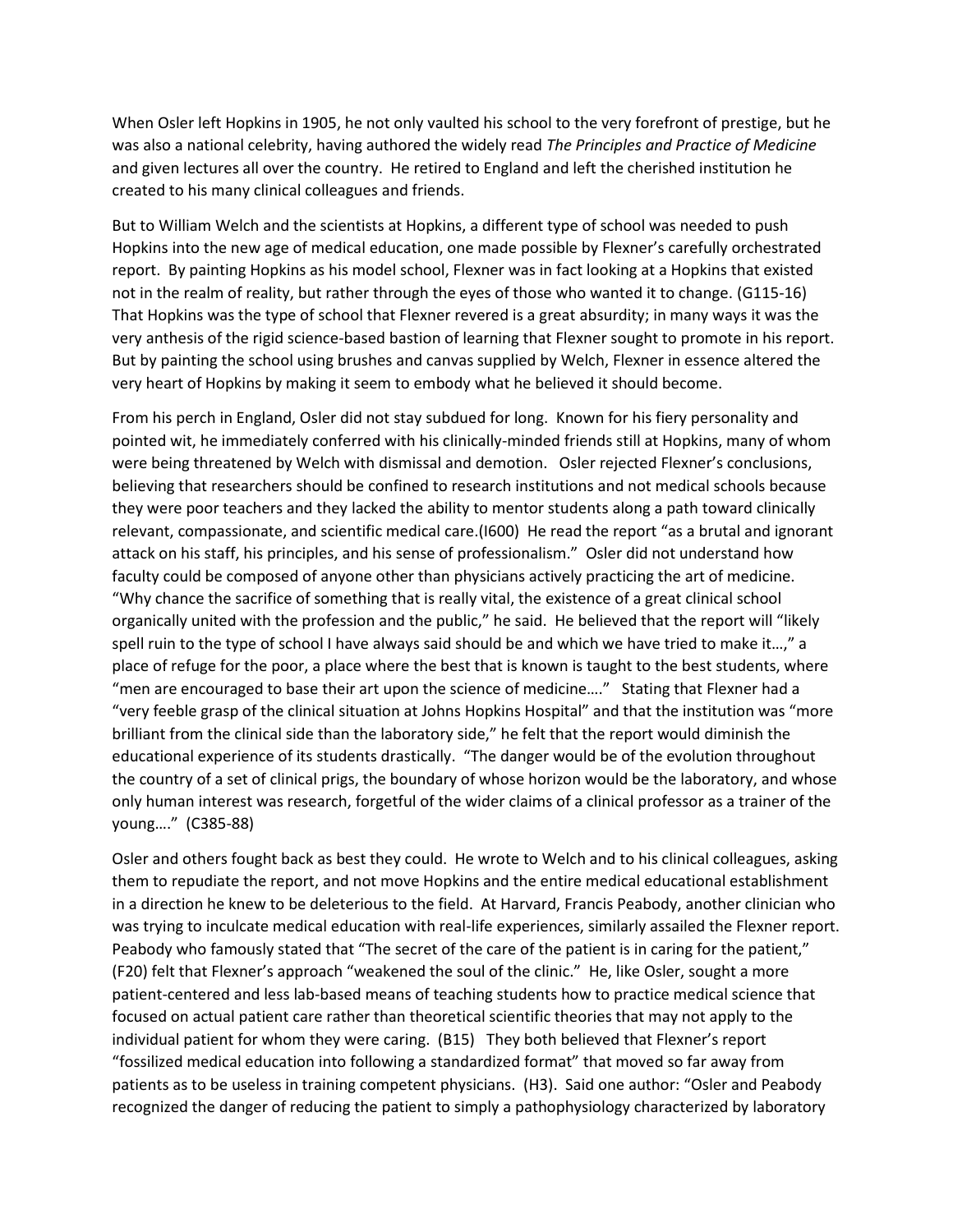tests" while fearing that such a parochial focus blinds doctors from "the broader contextual issues that so often play a crucial function in disease." (I600-1)

But there were more powerful forces afloat than merely a few men who fought over medicine's direction. Despite the experience, status, and wisdom of men like Osler and Peabody, their words evaporated in the report's wave of acclamation. In fact, although Flexner's report did reflect what he and others believed to be the most logical path upon which the American medical system needed to tread, replacing corruption and incompetence with the scientific rigor of the German school of thought, the report was also a tool used by some to achieve a very specific agenda. Not only did the AMA gain power and notoriety by now grabbing the reigns of American medical education and licensing, but other corporate philanthropic groups like the Carnegie Foundation, who sponsored Flexner's study, and the Rockefeller Foundation, where Flexner worked for much of his subsequent life, had carefully crafted the report to construct an American medical system that met their needs and expectations.

For the next 15years of his life, Flexner worked in the Rockefeller Foundation general education board, dictating which schools would receive foundation money and which would not. "During that time, he approved the donation of half a billion dollars to schools that met all the rigid criteria of his report and in the process "profoundly altered the medical education landscape;" the schools that did not follow Flexner's script received no money and could not afford to stay afloat, (B1) failing too to be granted requisite accreditation by the AMA. As one author states, "Money was power, and contributors to medical education knew that." (F12)

What was the agenda of groups like the Rockefeller foundation, and why did they buy into Flexner's model? Essentially, their hope was to create great bastions of medical research, whereby American medical institutions could engage in scientific study that matched that of Europe and created breakthroughs that would advance the medical industry and, undoubtedly, generate financial gain and a boost in reputation for the foundations and their parent corporations. These foundations had very specific agendas for the many schools they sponsored, and their donations were tied to the realization of those agendas, which typically required moving the schools from a clinical direction to one that was purely scientific and lab-based. (F12) Schools had to eliminate clinical faculty, hire full-time science based faculty, emphasize basic science research in their teaching, and adhere to the very rigid sciencebased curriculum that Flexner laid out in his report. This instigated bitter struggles between old line clinical teachers like Osler who used to have clout, and the newer research scientists who were now taking over. Full time faculty could only exist if the schools were subsidized, and these large foundations were happy to pay the schools so long as the schools adhered to their rules. (B21-3)

As the tide of funding and accreditation became clear in the years after Flexner, most schools accommodated to the new reality. Clinical professors disappeared from these schools, full-time researches took their place. The foundation leaders—who were in fact agents of the large corporations who funneled money to them—then dictated to these schools the forms of research they desired. Hence began a cycle in American medicine in which clinical skills fell prey to basic science, and in which corporate entities dictated the direction of medical education, medical research, and medical practice. "Whether their motives were shrewd business instincts or noblesse oblique, the influence of these industrialists and financers was profound, some would say pernicious." (B19) Within years, the clinical institutions that Osler always envisioned, ones in which patients and clinicians taught students, and in which students would leave the school with both a scientific and humanistic knowledge of disease and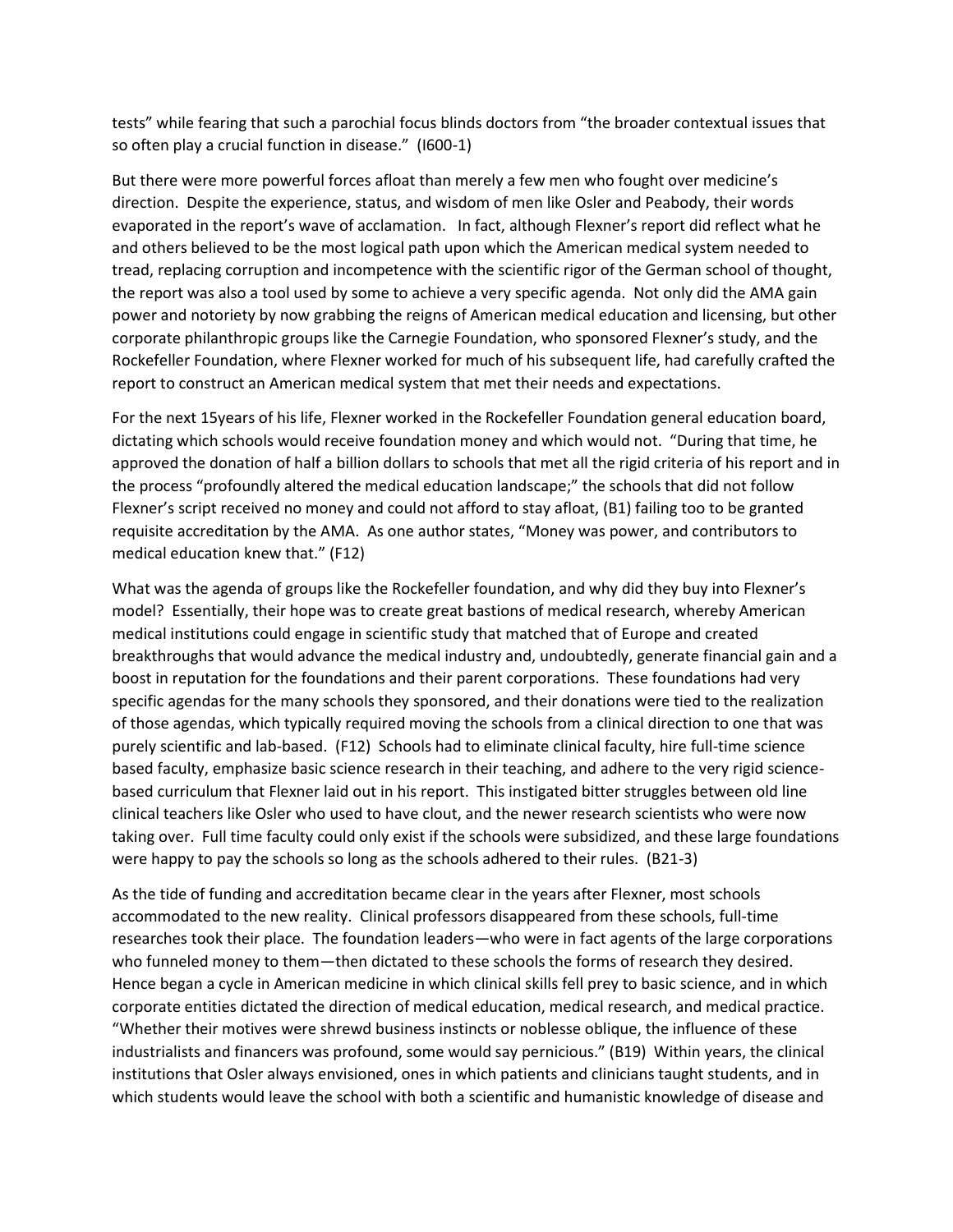treatment, completely vanished from the medical landscape. Osler's name remained well-known and respected, but Flexner's ideas won the day. All this occurred because the corporate boards gained enough power to impact the direction American medicine would flow. "Though the board represented itself as a purely neutral force responding to the dictates of science and the wishes of the medical schools, its staff actively sought to impose a model of medical education more closely wedded to research than to medical practice. These policies determined not so much which institutions would survive as which would dominate, how they would be run, and what ideals would prevail." (B121)

Hence, on that chilly day in 1911, when a well-groomed and stern-faced Abraham Flexner walked through Baltimore to meet with William Welch, he planned to describe to Welch a blueprint for change that both men had already conspired to create. Flexner had been working with Frederick Gates of the Rockefeller Trust, who wanted to provide Hopkins with a \$1 million grant if the school transformed to the model school described by Flexner's findings. Essentially, Hopkins would be the nation's premier research institute, with salaried researchers paid by corporate grants to the school, with all students following a rigid curriculum focused on science (A74), and with strict guidelines for admission and graduation. The clinical realm championed by Osler and his colleagues would be relegated to a footnote. Clinicians "have long ceased to be scientifically significant…. Whether the extremely prosperous physician or surgeon should have a place in such an institute as the Johns Hopkins Hospital seems to me most doubtful," said Flexner to Gates. (C-381)

Within a decade all medical schools fell in line. "Many have argued that this was a mistake. They would have preferred to see only a few schools like Johns Hopkins training scientists and specialists, while the rest, with more modest programs, turned out general practitioners to take care of the everyday ills that make up the greater part of medical work. But this was not the course that American medical education followed…." (G123)

Despite emphatic and frequent protests from Osler in England, the world that he bred at Hopkins and beyond quickly dissolved. His colleagues were fired and replaced by a purely research-based staff. No longer did clinicians teach students, and no longer did students learn from their patients, as Osler so vehemently insisted. Welch readily accepted the million dollar grant from Rockefeller, and spearheaded a dramatic transformation in medical education and practice that relied on Flexner's template, the AMA's leadership, and Corporate dollars.

The other winner in the battle for medicine's soul was the AMA. After Flexner, "the AMA would largely control medical school accreditation which would become bureaucratized and sclerotic. It also became the officially recognized entity authorized to speak on behalf of all physicians." (H3) Flexner himself believed that medical education and practice would change and grow as times changed. "The flexibility and freedom to change—indeed the mandate to do so—was part of the system's mission from the very beginning. Contrary to popular myth, the system was always intended to evolve." (F25). Unfortunately, groups like Rockefeller and the AMA were not interested these changes.

Today, medical schools, and the entire health care network in this country, reflect the legacy of Flexner. As one author stated, "The practice of medicine was seen as a rigorist science with clear answers to defined questions, the foibles of patients being the province not of the laboratory-trained physicians but of clergymen and social workers." (K1860-1) The medical system would now focus on "disease organically defined, not on the system of health care or on society's health more generally." Patientcentered care, prevention, and the nuances of disease all were dismissed as being soft-science, now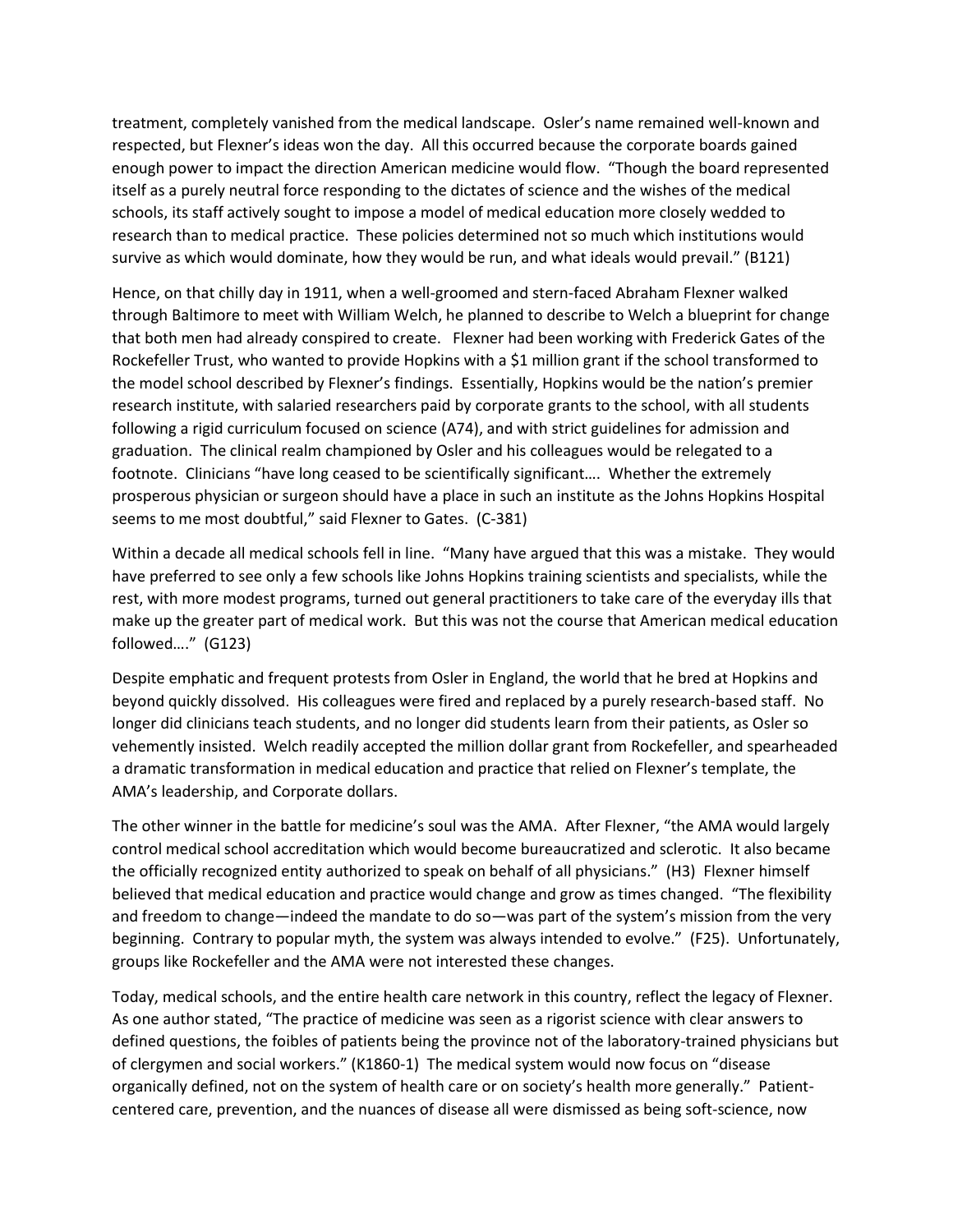made subservient to an absolutist creed of basic science which, if studied rigorously, could unlock the mysteries of the human body and provide the key to both diagnosis and cure. (F25). Using a narrow set of courses in chemistry, physics, and biology to determine which students best qualified to be physicians, and then teaching students the science of human health through a set science-based classroom curriculum that today is nearly identical to the one recommended by Flexner, medical schools have moved far away from the vision of Osler. Humanistic qualities, critical thinking, and a patientfocused approach to care have lost their role both in the selection of students and in their training. "Isn't it astonishing that the medical school curriculum structure has remained unchanged for more than 100 years? And if we omit the 'dynamic sociological encounter between patient and physician' [as Osler advocated], is it any wonder a health care crisis would emerge?" (H3)

The legacy of Flexner's report and the rise of the AMA has left many scars with which we are living today. On the positive side for physicians, many charlatan practices have disappeared, and physician competency and income increased considerably. In 1900 the average doctor earned \$750-\$1500 a year. By 1928 they were already earning on average \$6354, with salary escalating continually due to a deliberately low physician supply and strong advocacy by the AMA. (G142) But, too, the field became quite homogeneous and dependent on a scripted formula of practice to achieve success. The increased cost of medical education, required to help defray costs for full-time faculty and research facilities, eliminated all but the wealthy from the ranks of medical students. And, as we will see, Flexner's report and its ramifications triggered deliberate policies of discrimination against women, African-Americans, and Jews. (G124) Only two African-American medical schools remained, and the black doctor only endured in the profession through the diligent and tireless efforts of the newly created National Medical Association (NMA) which sponsored a parallel black medical system that side-stepped the pervasive bigotry sewed into the AMA and the American medical system it helped to create.

The other casualty of Flexner's triumph was the slaying of Osler. Today many people know Osler, or at least have heard the name. Virtually no one has heard of Flexner, the Rockefeller and Carnegie Foundation, or men like William Welch. Yet Flexner's report and its subsequent embrace by the AMA, charitable foundations, and established medical schools like Hopkins have secured Osler's irrelevance to the practice of medicine and the training of physicians. After Flexner, researchers were "regarded as of greater intellectual worth than clinical practitioners which, not lending itself to grants, publications, or academic glory, was deemed a lesser calling." Even when schools trained non-research physicians, the emphasis on clinical education revolved around specialization and a scientific view of disease. (K1861) According to historian Howard Berliner, Flexner's "language leaves little doubt that he held the mass produced 'family doctor' in low esteem and he considered the new standard among physicians to be the highly scientific and sophisticated clinicians molded in the Hopkins environment of its equivalent." (B15)

In 1984 an AAMC report recommended changes in medical education that would move clinical medicine beyond the narrow confines of Flexner's report, changes they predicted would take root within just a few years. These were to:

- Develop analytic skills and instill patient-centric values into the curriculum.
- Encourage a broad liberal arts pre-med education
- Emphasize critical thinking over memorization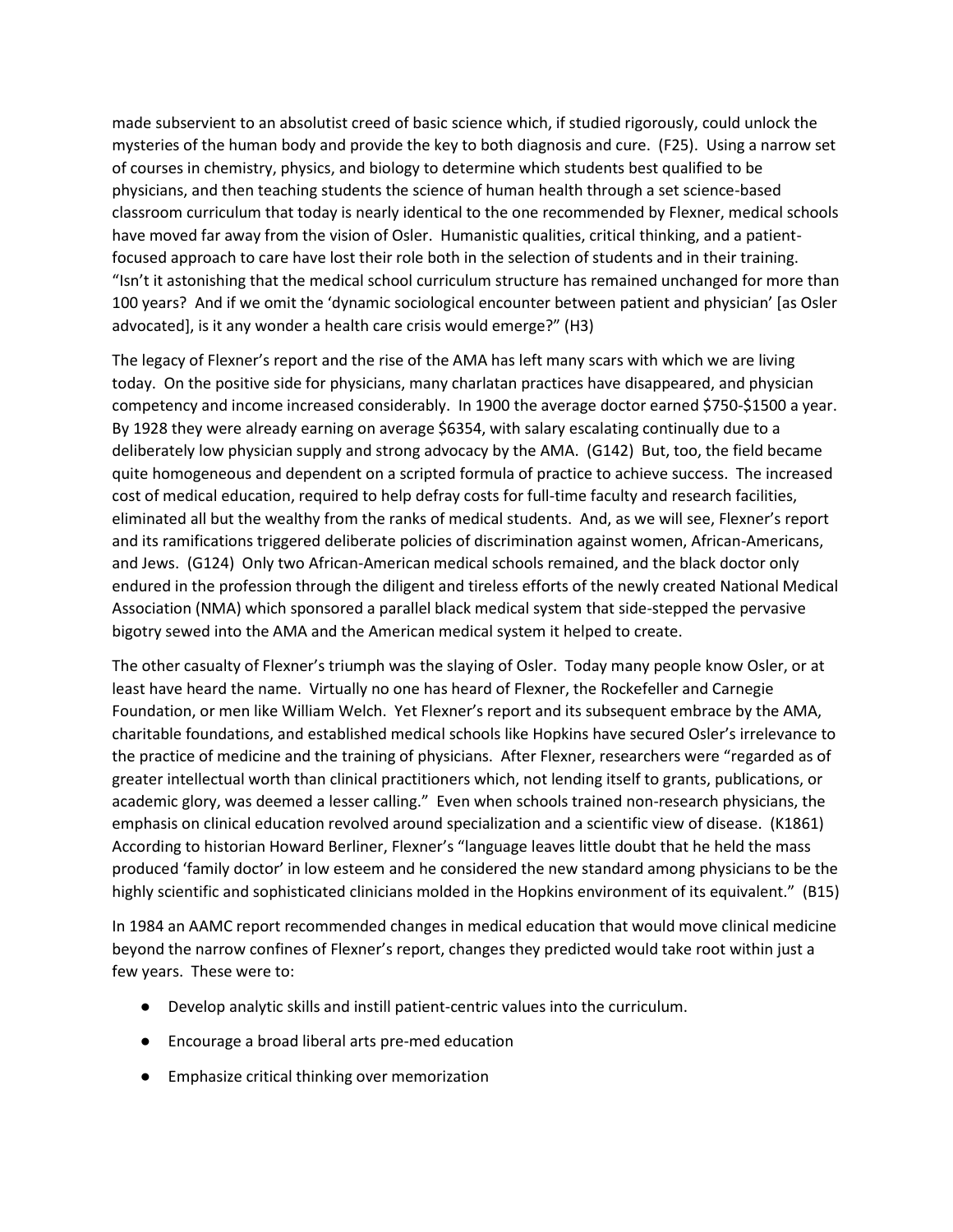- Ensure that clinical clerkships encourage respect and concern for patient values
- Reward doctors who are educators. (I598)

Needless to say, none of those reforms have been implemented in any meaningful way 35 years later. Pre-meds are required to immerse themselves in the study of basic science and bench research; any other path disqualifies them from achieving admission to medical school. They must also perform extremely well on the Medical College Admission Test (MCAT), a rigorous test that demands rote memorization of expansive basic scientific facts that are irrelevant to what they will encounter as physicians. Even through medical school, the ability to memorize/regurgitate and to follow instructions unquestioningly are the attributes that are necessary for achieving success. Research-based scientists without clinical acumen or experience teach students, and students are exposed almost entirely to specialized and formulaic medical practices and ideas. Most significantly, patient-centered care as advocated by Osler has become a token gesture rather than the crux of all medical education.

We are indeed in a health care crisis. In our country we spend a trillion dollars of health care dollars for interventions that have been shown to be ineffective or even dangerous. Almost 50% of all we do as doctors is considered low value. Despite all we spend on health care, we rank among the worst in outcomes among all industrial countries. We are a nation of specialists who advance high-tech medical interventions and excessive drug use to ameliorate number-based diseases that are generically defined. Virtually all research is financed and controlled by industry and is conducted within medical schools whose research faculty are dependent on industry to survive and thrive, thus sullying medical science with a raw self-interest that has led it to reach often gravely misleading conclusions. Patients feel frustrated, and their needs often fall prey to generic protocols and an emphasis on rigid scientific dogma. Students continue to be trained as scientists and not as physicians. Said one historian, "The Flexner Report… has taught us the danger of establishing a confining (and ultimately damaging) standard" in medical education and practice. (I601).

Can our health care delivery system ever change? To do so, we first must understand why it has moved so far off the rails of common sense and medical sanity. Today, over 100 years after the Flexner report and Osler's death, we should ask why we have not changed yet. Are there too many people and organizations benefitting from the current system? Do medical thought leaders believe that Flexner's formula is still the best one for our health care delivery system? Or is it perhaps inertia and a lack of understanding of what needs to be fixed? In the end, we should peak back to a time before Flexner and grasp what William Osler had already gifted to the medical world. When read today, Osler's words and ideas resonate. Certainly, if we are ever to transcend the health care mess in which we are embroiled, me must understand and embrace Osler and finally acknowledge the flaw of Flexner's errant road.

- A. Bonner, Thomas. Iconoclast: Abraham Flexner and a life of learning. Johns Hopkins Universtiy Press, Baltimore, 2002.
- B. Nevins, Michael. Abraham Flexner: a flawed American Icon. Universe Press, New York, 2010.
- C. Bliss, Michael. William Osler: A life in Medicine. Oxford University Press, 1999.
- D. Flexner, Abraham. "Medical education in the United States and Canada: A report to the Carnegie Foundation for the advancement of teaching," 1910.